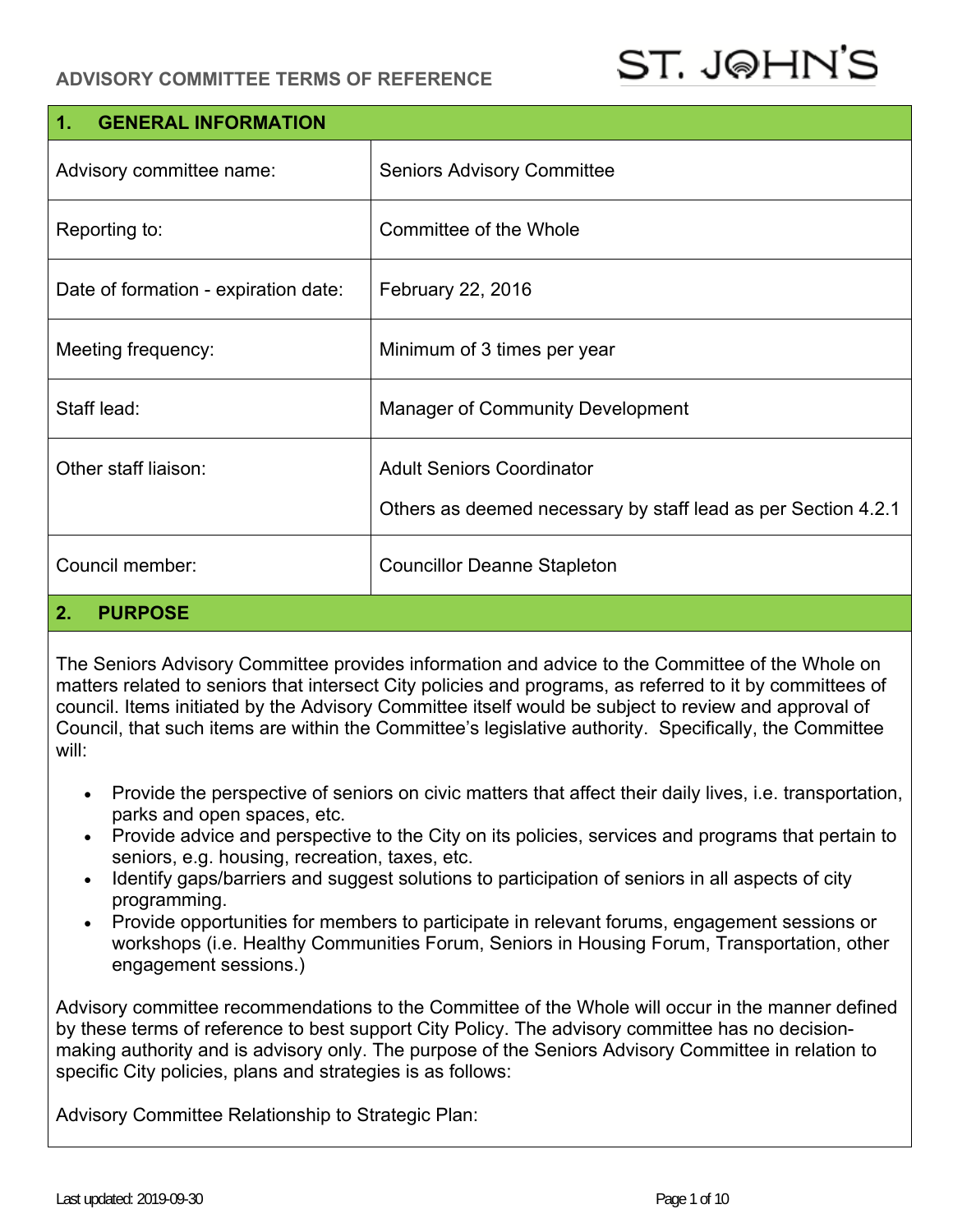### **ADVISORY COMMITTEE TERMS OF REFERENCE**

- A City that Moves A City that builds a balanced transportation network to get people and goods where they want to go safely.
- A Connected City A City where people feel connected, have a sense of belonging, and are actively engaged in community life.

Applicable Legislation/City Bylaws:

City of St. John's Act

Other City Plans, Guides or Strategies:

- Envision St. John's Municipal Plan and the Envision St. John's Development Regulations, 2019
- Parks and Open Spaces Master Plan, 2014
- Recreation and Parks Master Plan, 2008
- 10-Year Affordable Housing Strategy, 2019 to 2028
- World Health Organization Age-Friendly Design Plan

Other Distinct Deliverables and Considerations:

- The Committee will be consulted on any city public engagement processes where getting the perspective of the seniors demographic is identified in the plan.
- The Committee, working with City staff, will identify distinct opportunities to engage seniors in civic matters, this may include forums or other events.
- Work with City staff to review rationale, criteria and process for Senior of the Year Award.
- Review age friendly City template to ensure it is consistent with the mandate of the Committee/link to City plans.

### **3. MEMBERSHIP AND COMPOSITION**

### **3.1 COMPOSITION**

The Advisory Committee will be comprised of a minimum of 9 and maximum of 11 total members from the following stakeholder groups:

### **3.1.1 Public Members**

### **Committee Chair**

Advisory committees are chaired by members of the public. One advisory committee member will be elected as chair by the committee every two years. The public member chairing a committee will have responsibility for ensuring the committee carries out its work as per the terms of reference.

### **Public Members**

The Committee will be comprised of no more than 5 residents who are at least 50 years of age or older, or their caregivers. Public members are volunteers and will receive no compensation for participation. Preference will be given to residents of St. John's.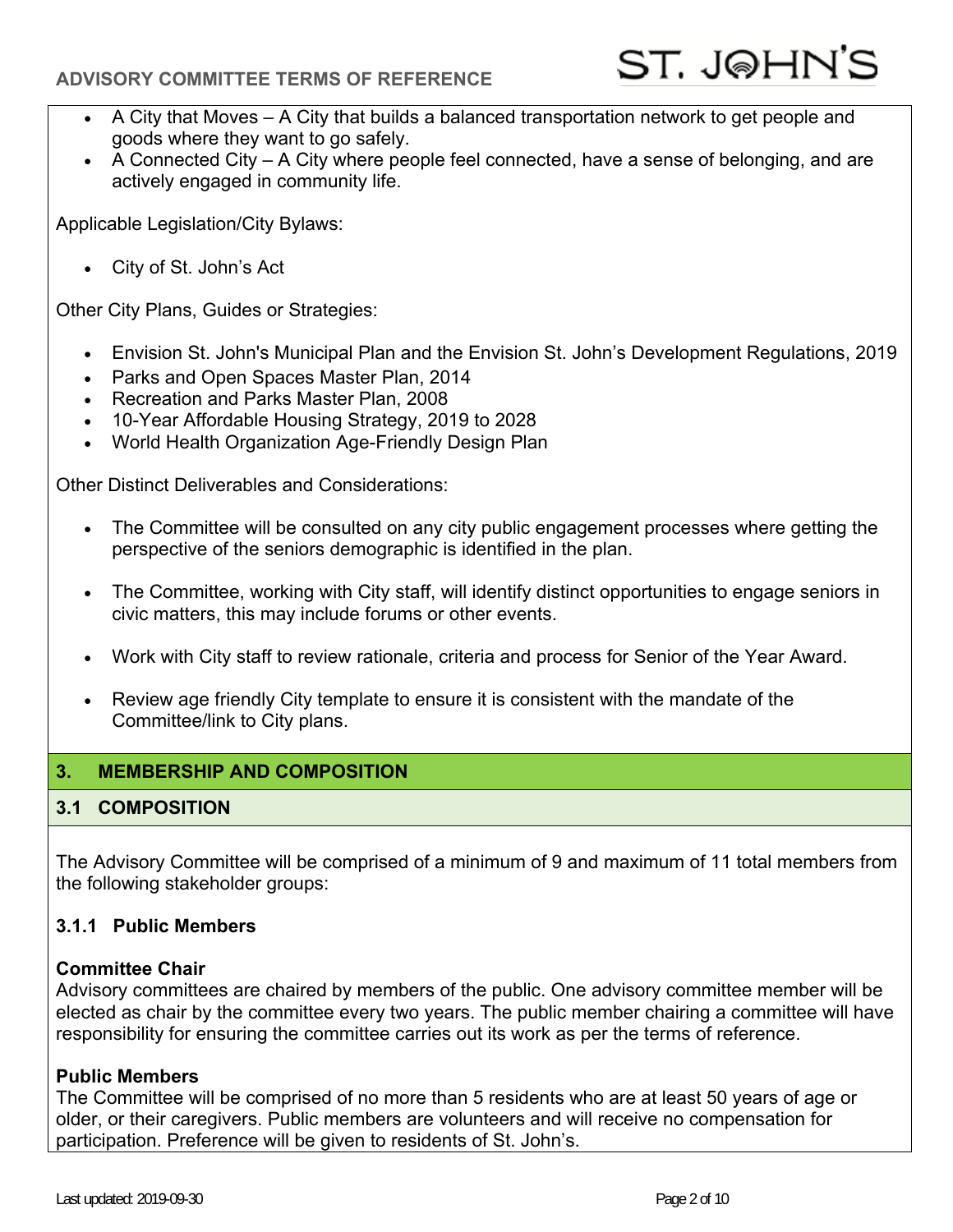### **Organizations**

The Committee will be comprised of no more than 5 persons serving as organizational representatives who are connected to the interests of older persons in the community. Each organization may also appoint an alternate representative to attend committee meetings in the event that the primary member is unable to attend.

#### **Youth Representation**

Individuals between the ages of 19-35 Representation: At least one public member will be appointed to each advisory committee between 19-35 at the time their application is submitted.

#### **Subcommittees**

When deemed necessary, the Committee may strike a working committee or subcommittee to deal with specific issues or deliverables. Subcommittees must have at least one advisory committee member. Composition may also include other members of the public and organizational representatives. Subcommittees shall meet as an independent group, reporting to the advisory committee on specified meeting dates, or as deemed necessary by the committee Chair or Lead Staff.

### **3.1.2 Staff and Council Members (Ex-Officio Members)**

#### **Lead Staff**

A Lead Staff will be appointed to the advisory committee by the appropriate City executive or senior management. Other staff support/attendance may be requested by the Lead Staff where required.

### **City Clerk**

The City Clerk will have representation on each advisory committee.

#### **Council**

Each advisory committee will have one council representative acting as advisory committee spokesperson/champion.

### **3.2 LENGTH OF TERM**

#### **Public Members**

Unless otherwise indicated, the advisory committee term of appointment is two years. Recognizing the value of experience and the need for continuity, incumbents who are willing to seek reappointment may signify their intent to serve an additional two years, for a total of two two-year terms. In some cases, members may be encouraged to provide guidance, expertise and attend in a bridging capacity following the end of their term.

### **Organizations**

The role of an organization will depend on its relationship with the committee and ongoing ability to represent interests of a stakeholder group relevant to the purpose of the advisory committee. Where appropriate organizations will be required to alternate appointed representatives following the completion of two two-year terms.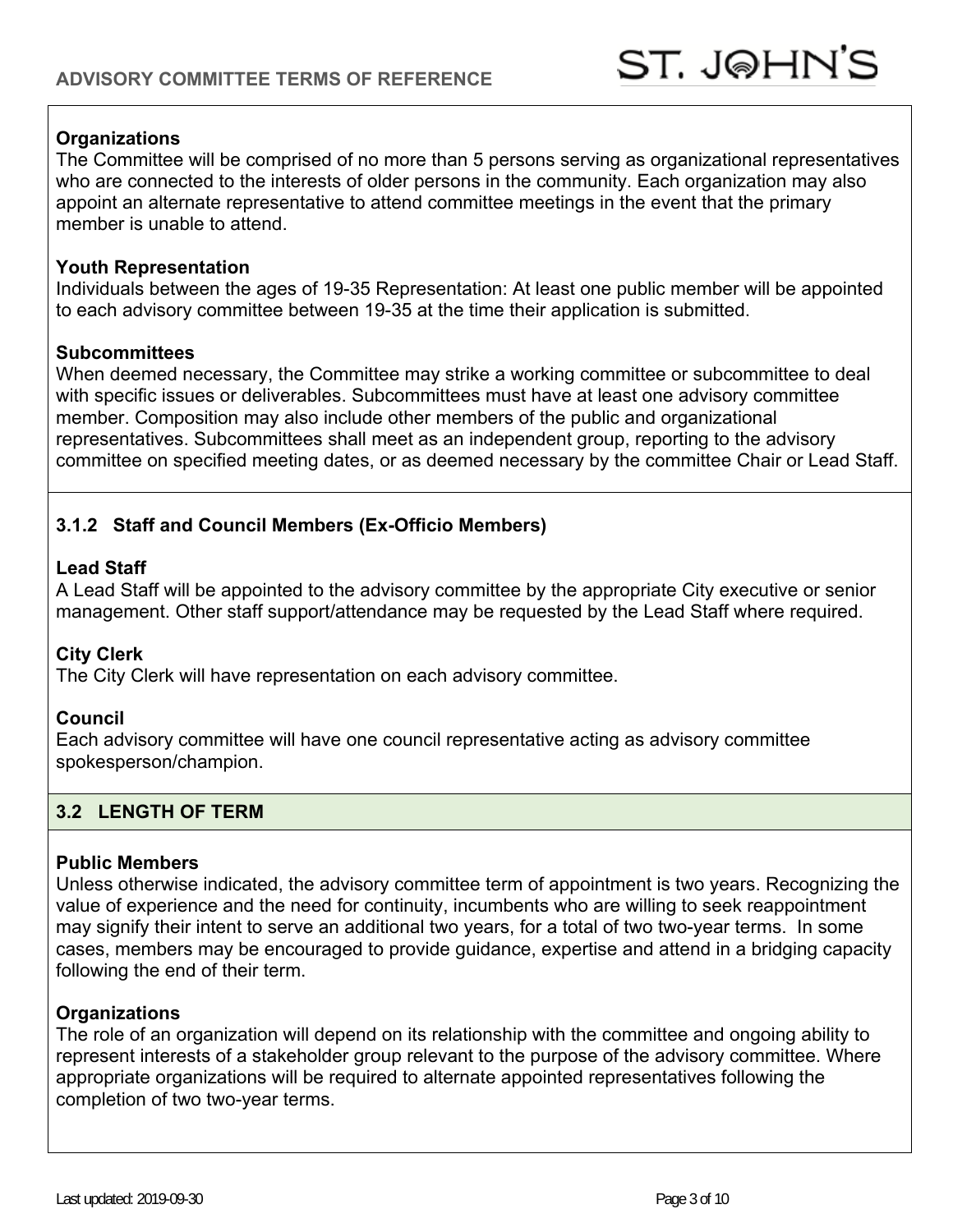### **Lead Staff**

A review of Lead Staff role will occur every four years as part of the advisory committee review.

### **Cooling-off Period (Former City Staff and Council)**

There will be a cooling-off period of two years for Council and Staff once they are no longer associated with the City. Setting term lengths with a cooling-off period will promote gradual turnover, ensuring a constant balance between new members and former staff or council.

#### **Additional Considerations:**

- Public members may not serve on more than one advisory committee at a given time.
- Midterm Appointments: When an appointment is made which does not coincide with the beginning of a term (i.e. to fill vacancy) the partial term (i.e. less than two years) shall not count towards the maximum length of service or number of terms on the Committee for the appointee.
- Unless otherwise expressed in this Terms of Reference, the limit on length of advisory committee membership for any public member is two two-year terms.

Exceptions to the above terms are as follows: when an insufficient number of applications have been received; if a particular area of expertise is indispensable and there are no other suitable replacements; if the advisory committee would suffer from a lack of continuity (i.e. more than half of all members are replaced at once); if directly related to the Advisory Committee's purpose as defined in its Terms of Reference.

## **4. ROLES, RESPONSIBILITIES AND REPORTING**

### **4.1 ROLES AND RESPONSIBILITIES**

### **As a municipal advisory body, Advisory Committee roles include:**

- Advising and making recommendations to the Committee of the Whole, in a manner that will support City policy matters relevant to the committee's defined purpose.
- Providing resident and organizational based expertise.
- Working within given resources.

### **Shared Member Responsibilities**

### **Conduct**

Members shall strive to serve the public interest by upholding Federal, Provincial and Municipal laws and policies. Advisory committee members are to be transparent in their duties to promote public confidence. Members are to respect the rights and opinions of other committee members.

### **Preparation**

Meeting agenda and accompanying materials will be circulated electronically one week prior to all meetings; members are expected to review all distributed materials prior to meetings. Alternate material distribution methods to be made available upon request.

### **Agendas**

Agendas to require focus with clear parameters for content and alignment with terms of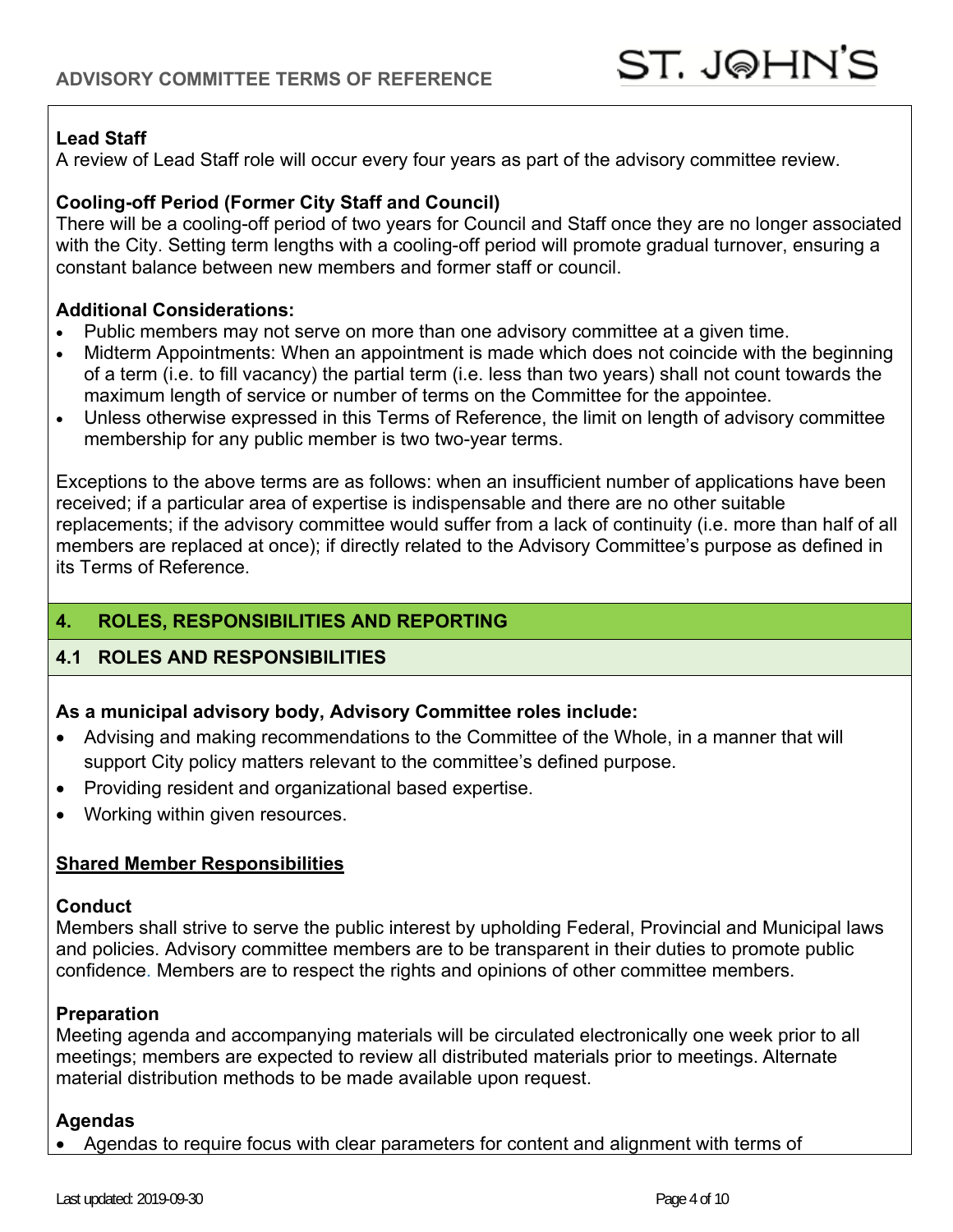reference/purpose.

- Agendas will be finalized one week before advisory committee meetings.
- Items and accompanying material that are received after the agenda has been prepared and distributed (but prior to the meeting) will be moved to the following meeting's agenda at the discretion of the City Clerk.
- All public members are to submit potential agenda items and related material to the Committee Chair and Lead Staff person for consideration.

#### **Attendance and Participation**

Active participation in advisory committee meetings is expected of all public members. "Active participation" may refer to both meeting attendance and/or engagement. An effort should be made to attend meetings in person or remotely. If a member declines three consecutive attempts to schedule a meeting or is unable to attend three consecutive scheduled meetings without justified absence, that member may be retired from the committee at the discretion of the City Clerk

Committee members who wish to request a leave of absence for an extended period of time (3+ months) may submit such a request to the City Clerk. Previously submitted applications may be used to fill temporary vacancies created by approved leaves of absence.

### **Voting**

Council members and individuals from City Staff are ex-officio and therefore non-voting.

### **4.2 MEMBER ROLES AND RESPONSIBILITIES**

## **4.2.1 City Staff**

#### **Lead Staff**

- To act as a liaison between the committee and the City; linking across departments on issues relevant to committee work.
- Ensure the committee is informed about City policy, procedure and available resources in reference to specific agenda items and provide procedural and/or technical advice to assist committee where appropriate.
- Request additional staff support/attendance as needed.
- To develop agendas in cooperation with the Chair and City Clerk's Office for distribution.
- Incorporate input from the advisory committee into ongoing City work where appropriate (e.g. projects, staff updates, publications)

### **Other Staff Liaison**

• The work of Other Staff Liaisons intersects the purpose of the advisory committee and therefore they may be required to participate.

### **City Clerk**

- To be responsible for legislative functions related to advisory committee operation, establishment, review, and term amendments. This includes leading or supporting day-to-day committee activities such as the co-ordination of meeting schedules and the external/internal distribution/posting of advisory committee agendas and reporting forms (i.e. meeting notes/minutes).
- Facilitate and support the recruitment and appointment process through assisting in the development of "Notice of Vacancy" contents while ensuring all relevant forms and supporting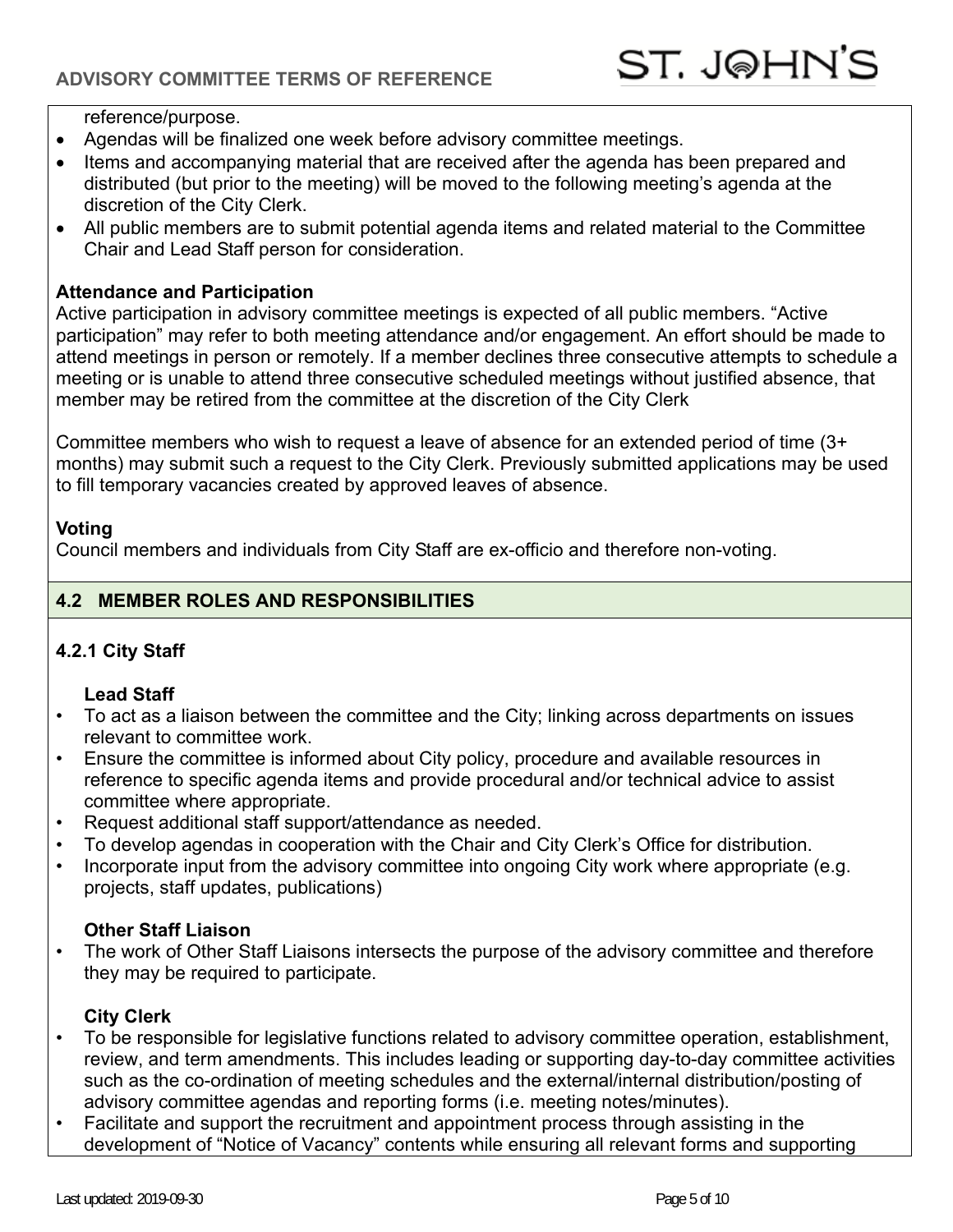documentation are completed and received.

- In adherence with the terms of reference, the Office of City Clerk and staff lead will oversee committee selection with input from relevant departments.
- The Office of the City Clerk will work with Lead Staff members to ensure new members receive orientation.

### **4.2.2 Public Members**

### **Chair**

- The presiding officer of an advisory committee will be referred to as "Chair." Advisory committees shall elect, from among their voting members, a Chair at the end of the prior chair's term. An advisory committee member shall not serve as a Chair for more than four consecutive years except in extenuating circumstances (see Term Limits).
- Uphold advisory committee processes and functions in accordance with all terms presented, maintaining productivity and focus. This includes ensuring committee members' conduct themselves in a professional manner.
- If appropriate, with support from the City Clerk and Staff Lead, the Chair will help build and coordinate a work plan for the advisory committee.
- Prepare and submit agenda items and accompanying materials to the City Clerk (i.e. act as a conduit for all communications between public members and the City Clerk).
- Where appropriate, support the Lead Staff and/or City Clerk in fulfilling committee requirements related to reporting processes (annual presentations, written reports, FAQ's etc.).
- Assist in the development of content for Notice of Vacancy documents.
- Review advisory committee terms of reference with City Clerk and Staff Lead at the end of each term and be prepared to propose amendments as needed.

## **Public Members**

Public members are expected to advise City decision making; applying personal skills, knowledge and experience in carrying out functions commensurate with the defined purpose of the committee. Roles to include: active participation in committee meetings; electing a Chair; representing select committee interests in the community, and engaging with residents and experts when appropriate.

### **Organizations**

In addition to the responsibilities held by all public members, organizational members will also be conduits to/from their respective organizations. As such they will be expected to provide insight on behalf of organizational stakeholders and update their members on the work of the committee.

## **4.2.3 Council**

Council members have a focused role. One council representative will sit on each advisory committee as the Advisory Committee Champion. In accordance with the role of advisory committees (i.e. to advise council through the Committee of the Whole, and to promote and enhance the committee's advisory function, council representatives will be encouraged to attend meetings as observers, and to act as a liaison between the committee and council.

In cases where an item of committee business (as detailed in a given meeting agenda) would benefit from having more than one council representative attend, it will be the responsibility of the Chair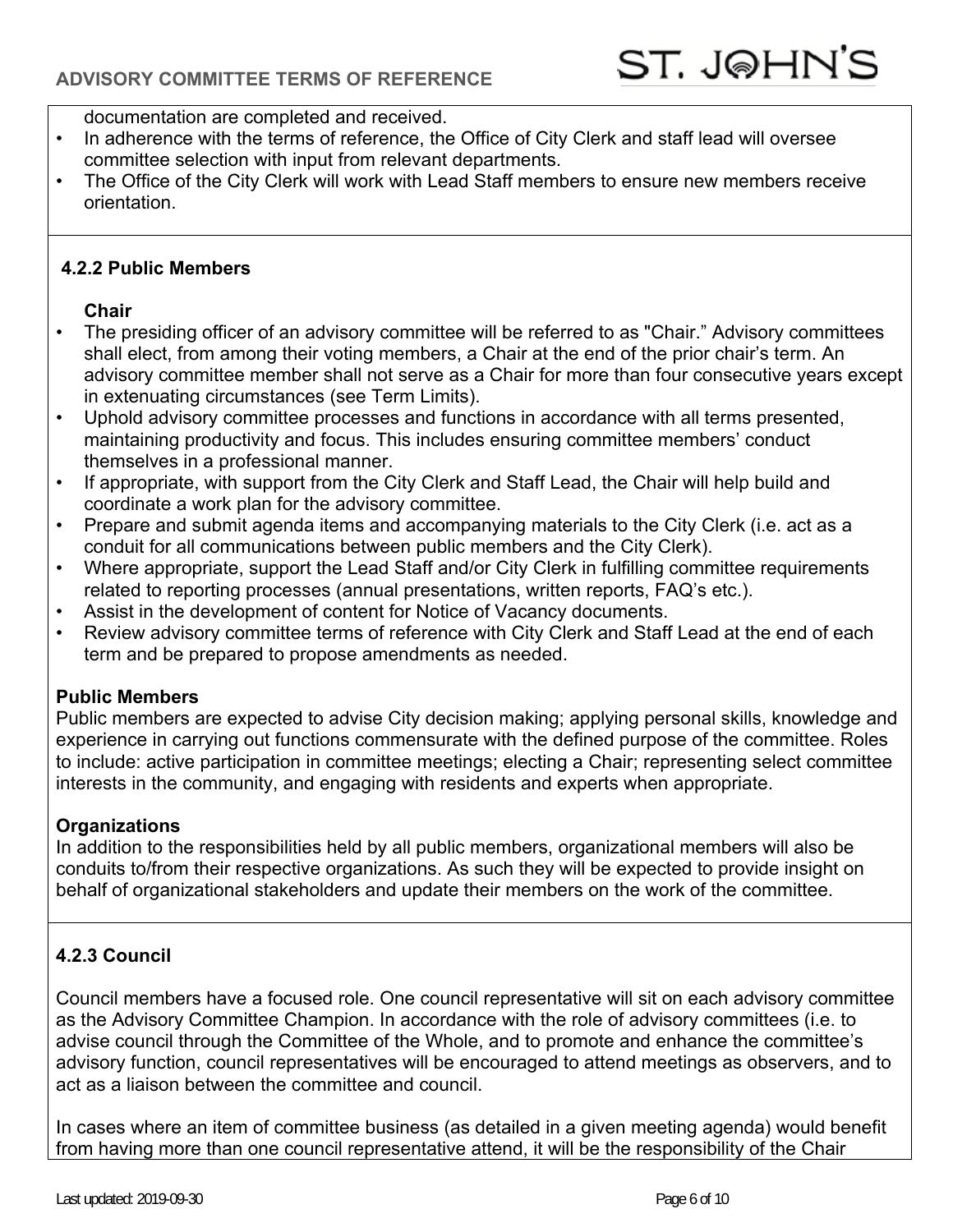and/or Lead Staff to inform council.

## **4.3 REPORTING**

The Seniors Advisory Committee shall report through the Committee of the Whole.

#### **Standardized Reporting Process:**

The advisory committee Lead Staff, Committee Chair and City Clerk will work to complete a report for the Committee of the Whole.

#### **Notes:**

- Council to be kept informed of committee activities through formal reporting and through the appointed Council Champion.
- Organizational representatives will be encouraged to report to (i.e. maintain open communication) with their respective organizations regarding committee work.
- A bi-annual Advisory Committee check in will be held for all advisory committee members.

### **5. COMMITTEE RECRUITMENT AND SELECTION**

### **5.1 RECRUITMENT, VACANCIES, AND APPLICATIONS**

Recruitment practices will be consistent for all advisory committees. When new members are required a "Notice of Vacancy" will be prepared by the City Clerk and distributed through City communication channels. Additional communications opportunities may be identified by relevant departments/committee members. This document will include general information regarding committee purpose, the terms of reference and a link to the Advisory Committee Application Form.

A vacancy on an advisory committee occurs when a member resigns, vacates a position or when their resignation is requested by the advisory committee Chair. Vacancies may occur at: the date of resignation; the date the member ceases to be qualified; the date the committee Chair declares the position vacant due to lack of attendance or incapacitation.

All applicants must complete an Advisory Committee Application Form which may be downloaded from the City website or obtained by visiting/calling Access 311. Applications will be made available in large print format upon request and may be submitted electronically (built in submission), via mail, by phone, or in person to the attention of the City Clerk's Office.

## **5.2 ELIGIBILITY AND SELECTION**

### **Eligibility**

Appointments to City of St. John's advisory committee's will be made providing adherence with the following eligibility requirements:

- 1. Preference will be given to residents of St. John's. Exceptions may be made by the selecting body.
- 2. Organizational representatives must be based in or serve/do business within the City of St. John's.
- 3. Organizational representatives are not required to be residents of St. John's.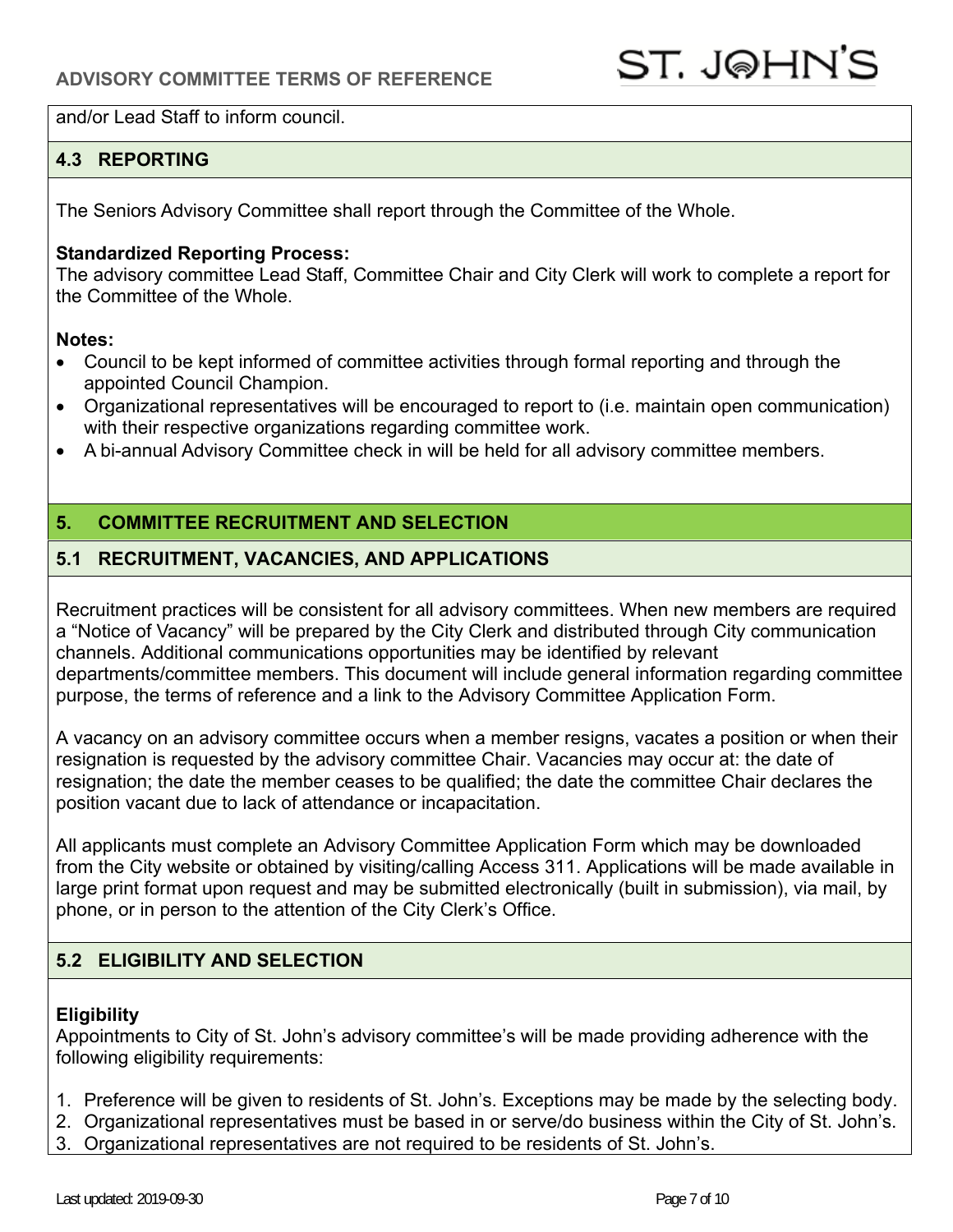#### **Commitment to Equity and Inclusiveness**

The City of St. John's is strongly committed to equity and inclusiveness. In selecting advisory committee members, the City will aim to design processes that are transparent, accessible, and free of discrimination and to seek to remove barriers.

#### **Selection Criteria**

In addition to eligibility requirements, an applicant's specific skills and experience will be important factors in committee selection. While all who meet the Eligibility Requirements outlined above are encouraged to apply, applicants with demonstrated participation in groups or initiatives with goals relevant to an advisory committee's purpose will be preferred. Some other considerations pertaining to general selection criteria include: past professional and volunteer experience, ability to perform required tasks, and complementary skills, or competencies possessed. Those who are selected to serve on City advisory committees will be notified by email. A committee handbook will be sent to new members.

#### **6 PUBLIC ENGAGEMENT**

The City of St. John's recognizes that engagement between the City and its citizens is an essential component of an effective municipal government. The City views public engagement as a process – one that facilitates dialogue with the right people, using the right tools, at the right time on subject areas of mutual interest.

In accordance with the City of St. John's Engage! Policy, the role of the Seniors Advisory Committee in the spectrum of engagement will fall within the realm of "consultation". This means that City advisory committees will provide a forum for the public to provide specific feedback on relevant City matters; helping to inform decision making. As such City of St. John's advisory committees will be based on the principles of commitment, accountability, clear and timely information, and inclusiveness.

Advisory committees are only one of the ways to engage with the City. Where applicable the City will consider the use of other tools to gather perspectives and input. For more information on public engagement in the City of St. John's or to find out how to get involved or learn about what's coming up, check out the engagement page on the City's website. You can also check out the City's Engage! St. John's online engagement platform and connect with us on Twitter and Facebook.

### **7 OTHER GOVERNANCE**

### **7.1 REVIEW OF TERMS**

Taking into account recommendations from the Committee Chair and Council Champion, the City Clerk and Lead Staff will review Advisory Committee Terms of Reference documents every two years. The purpose of this review will be to ensure that the operations and function of each committee are still aligned with its defined purpose.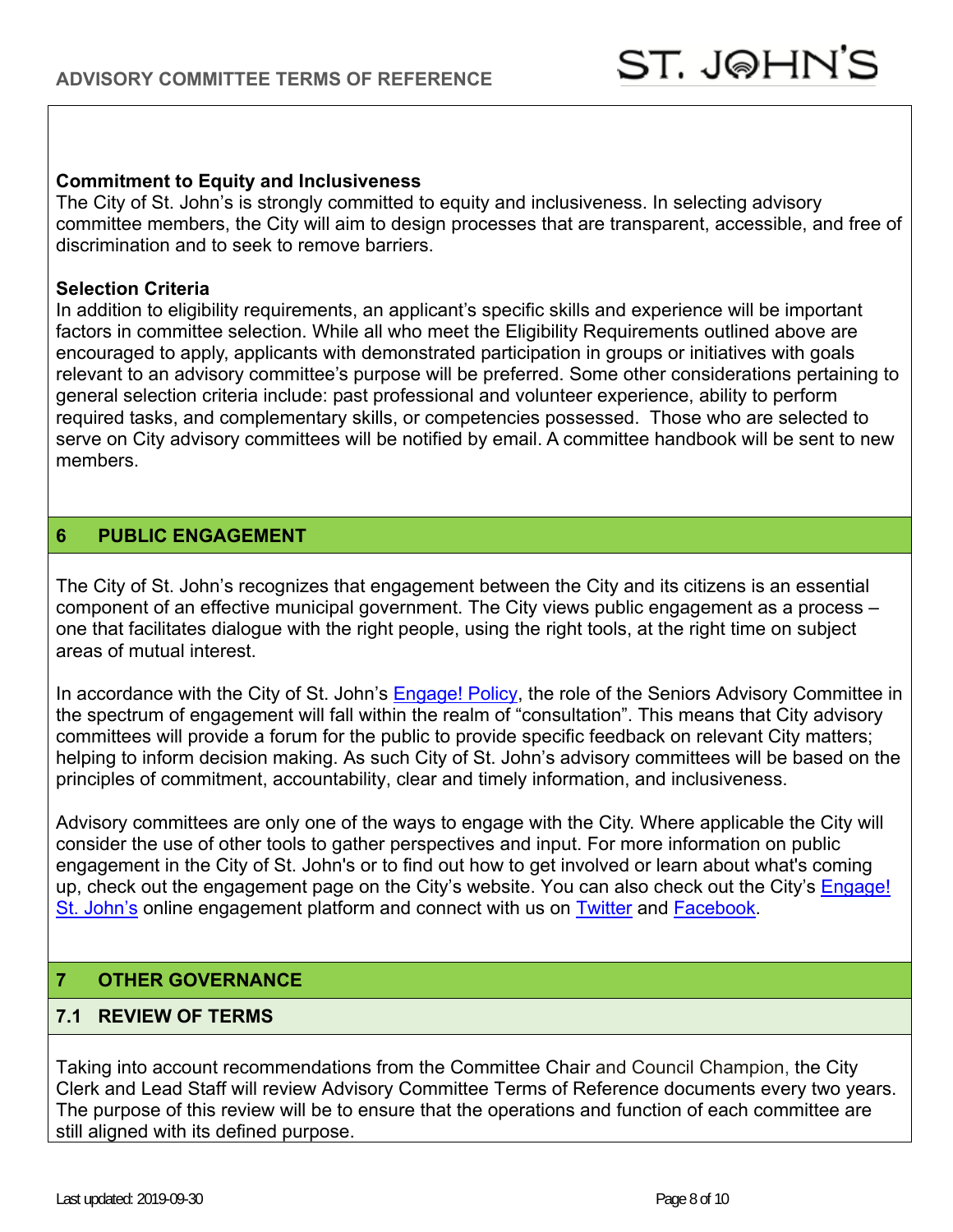### **7.2 MEETING AND SCHEDULES**

Advisory Committees are to formally meet no less than three times and no more than six times on an annual basis unless extenuating circumstances apply. The exact frequency of advisory committee meetings will be determined by the Chair, Lead Staff, and City Clerk.

To meet the committee meeting quorum, 50% + 1 voting members must be present.

Unless otherwise specified (generally one week prior to a meeting) advisory committee meetings shall be held at City Hall and shall be closed to the public.

Meetings may be recorded.

### **7.3 CONFLICTS OF INTEREST AND CONFIDENTIALITY**

#### **Conflicts of Interest**

A conflict of interest refers to situations in which personal, occupational or financial considerations may affect or appear to affect the objectivity or fairness of decisions related to the committee activities. A conflict of interest may be real, potential or perceived in nature. Conflict of Interest may occur when a Committee member participates in discussion or decision-making about a matter which may financially benefit that Member or a member of his/her family, or someone with whom the Committee member has a close personal relationship, directly or indirectly, regardless of the size of the benefit.

In cases where the Committee agenda or Committee discussions present a conflict of interest for a member, that member is required to declare such conflict; to abstain from discussion; and remove himself/herself from the meeting room until the agenda item has been dealt with by the Committee.

#### **Confidentiality:**

All Committee members are required to refrain from the use or transmission of any confidential or privileged information while serving with the Seniors Advisory Committee.

|  | Staff Liaison Name: |  |
|--|---------------------|--|
|--|---------------------|--|

Signature: Date: Date: Date: Date: Date: Date: Date: Date: Date: Date: Date: Date: Date: Date: Date: Date: Date: Date: Date: Date: Date: Date: Date: Date: Date: Date: Date: Date: Date: Date: Date: Date: Date: Date: Date: D

**Chair Name:** 

Signature: Date: